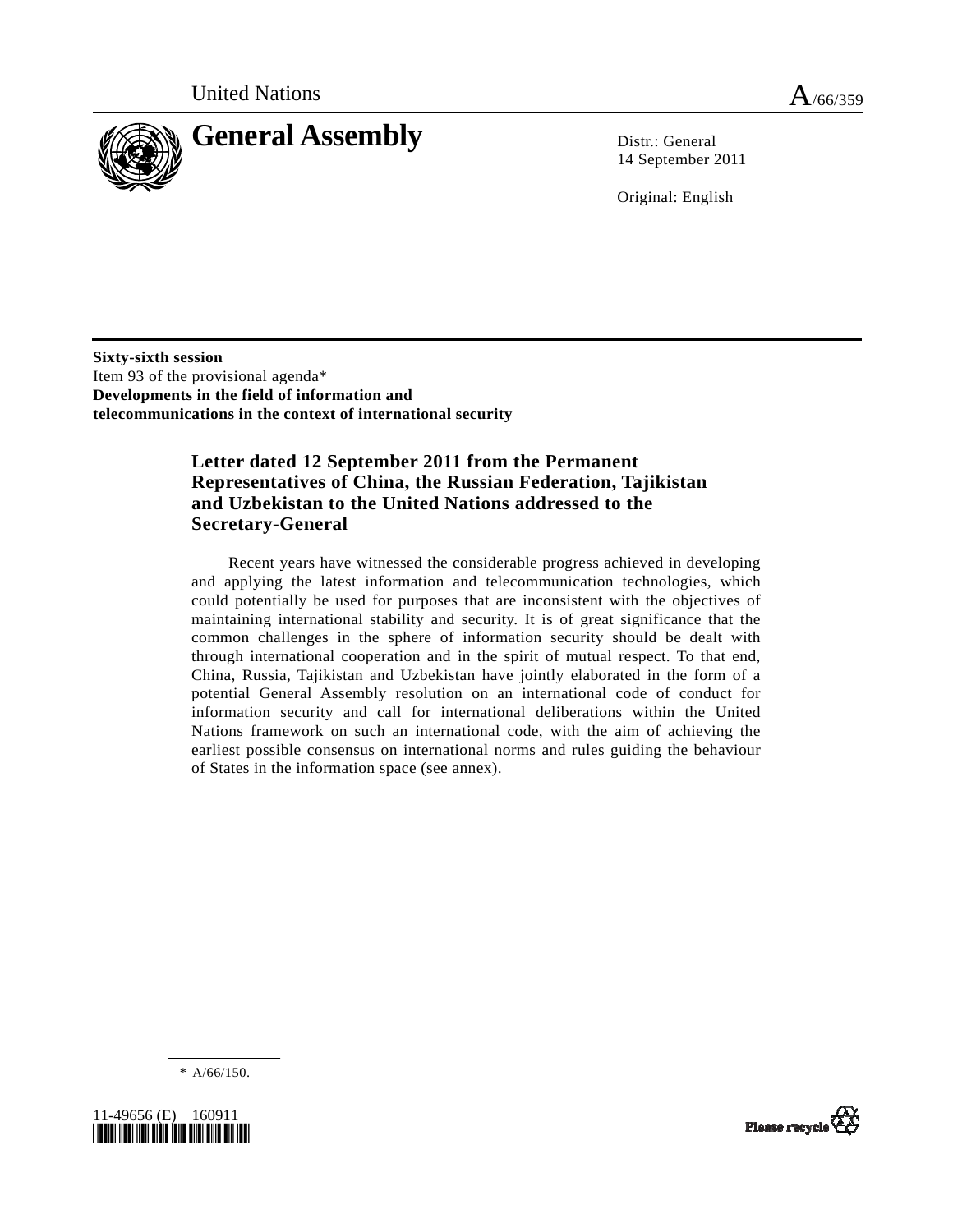It would be highly appreciated if you could circulate the present letter and its annex as a document of the sixty-sixth session of the General Assembly, under item 93 of the provisional agenda.

> (*Signed*) **Li** Baodong Permanent Representative of the People's Republic of China to the United Nations

> > (*Signed*) Vitaly **Churkin** Permanent Representative of the Russian Federation to the United Nations

(*Signed*) Sirodjidin **Aslov** Permanent Representative of the Republic of Tajikistan to the United Nations

(*Signed*) Murad **Askarov** Permanent Representative of the Republic of Uzbekistan to the United Nations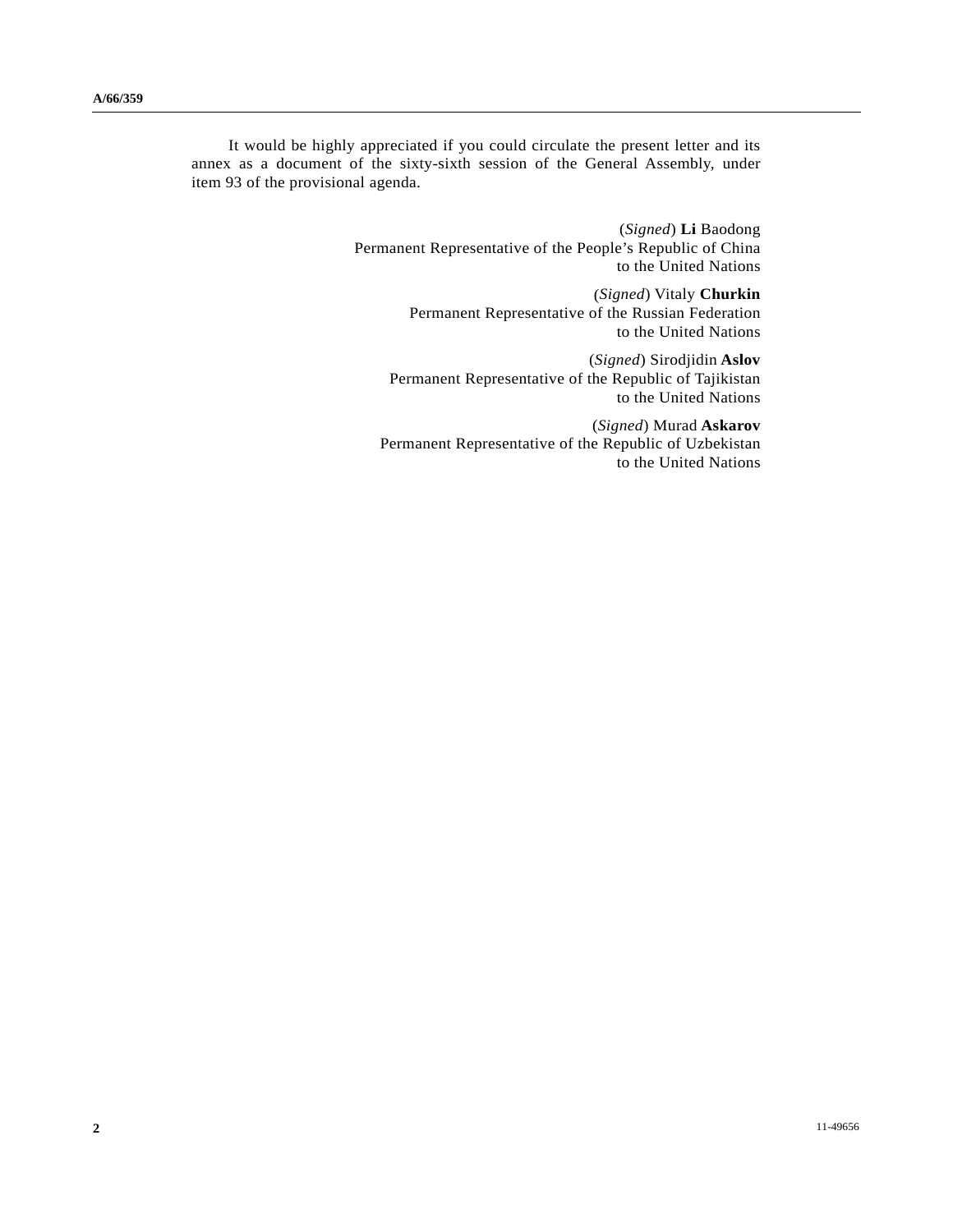## **Annex to the letter dated 12 September 2011 from the Permanent Representatives of China, the Russian Federation, Tajikistan and Uzbekistan to the United Nations addressed to the Secretary-General**

[Original: Chinese, English and Russian]

### **International code of conduct for information security**

#### *The General Assembly*,

*Recalling* its resolutions on the role of science and technology in the context of international security, in which, inter alia, it recognized that scientific and technological developments could have both civilian and military applications and that progress in science and technology for civilian applications needed to be maintained and encouraged,

*Noting* that considerable progress has been achieved in developing and applying the latest information technologies and means of telecommunication,

*Recognizing* the need to prevent the potential use of information and communication technologies for purposes that are inconsistent with the objectives of maintaining international stability and security and may adversely affect the integrity of the infrastructure within States, to the detriment of their security,

*Underlining* the need for enhanced coordination and cooperation among States in combating the criminal misuse of information technologies and, in that context, stressing the role that can be played by the United Nations and other international and regional organizations,

*Highlighting* the importance of the security, continuity and stability of the Internet and the need to protect the Internet and other information and communications technology networks from threats and vulnerabilities, and reaffirming the need for a common understanding of the issues of Internet security and for further cooperation at the national and international levels,

*Reaffirming* that policy authority for Internet-related public issues is the sovereign right of States, which have rights and responsibilities for international Internet-related public policy issues,

*Recognizing* that confidence and security in the use of information and communications technologies are among the main pillars of the information society and that a robust global culture of cybersecurity needs to be encouraged, promoted, developed and vigorously implemented, pursuant to General Assembly resolution 64/211 of 21 December 2009, entitled "Creation of a global culture of cybersecurity and taking stock of national efforts to protect critical information infrastructures",

*Stressing* the need for enhanced efforts to close the digital divide by facilitating the transfer of information technology and capacity-building to developing countries in the areas of cybersecurity best practices and training, pursuant to resolution 64/211,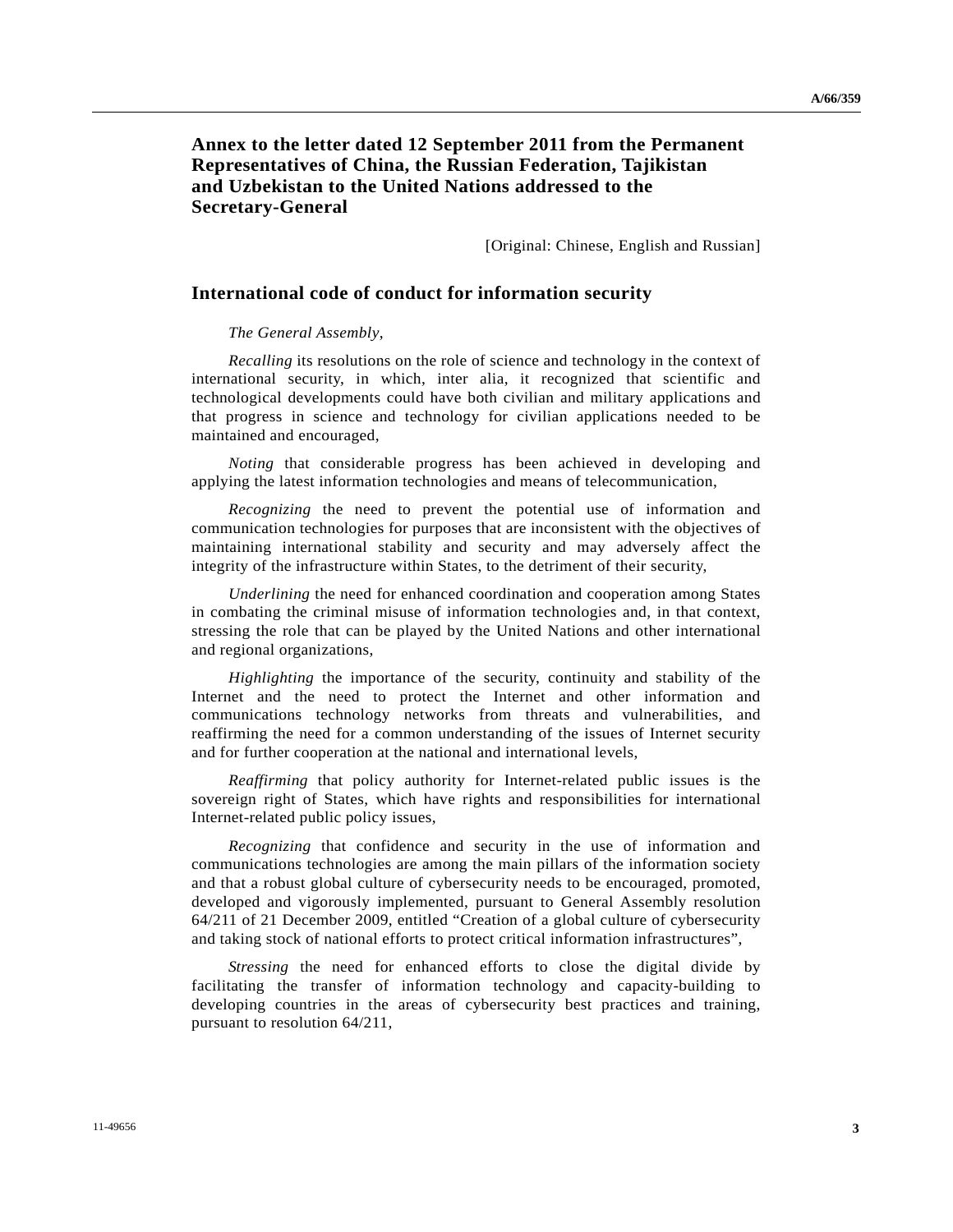*Adopts* the international code of conduct for information security as follows:

#### **Purpose and scope**

 The purpose of the present code is to identify the rights and responsibilities of States in information space, promote their constructive and responsible behaviours and enhance their cooperation in addressing the common threats and challenges in information space, so as to ensure that information and communications technologies, including networks, are to be solely used to benefit social and economic development and people's well-being, with the objective of maintaining international stability and security.

Adherence to the code is voluntary and open to all States.

#### **Code of conduct**

Each State voluntarily subscribing to the code pledges:

 (a) To comply with the Charter of the United Nations and universally recognized norms governing international relations that enshrine, inter alia, respect for the sovereignty, territorial integrity and political independence of all States, respect for human rights and fundamental freedoms and respect for the diversity of history, culture and social systems of all countries;

 (b) Not to use information and communications technologies, including networks, to carry out hostile activities or acts of aggression, pose threats to international peace and security or proliferate information weapons or related technologies;

 (c) To cooperate in combating criminal and terrorist activities that use information and communications technologies, including networks, and in curbing the dissemination of information that incites terrorism, secessionism or extremism or that undermines other countries' political, economic and social stability, as well as their spiritual and cultural environment;

 (d) To endeavour to ensure the supply chain security of information and communications technology products and services, in order to prevent other States from using their resources, critical infrastructures, core technologies and other advantages to undermine the right of the countries that have accepted the code of conduct, to gain independent control of information and communications technologies or to threaten the political, economic and social security of other countries;

 (e) To reaffirm all the rights and responsibilities of States to protect, in accordance with relevant laws and regulations, their information space and critical information infrastructure from threats, disturbance, attack and sabotage;

To fully respect rights and freedom in information space, including rights and freedom to search for, acquire and disseminate information on the premise of complying with relevant national laws and regulations;

 (g) To promote the establishment of a multilateral, transparent and democratic international Internet management system to ensure an equitable distribution of resources, facilitate access for all and ensure a stable and secure functioning of the Internet;